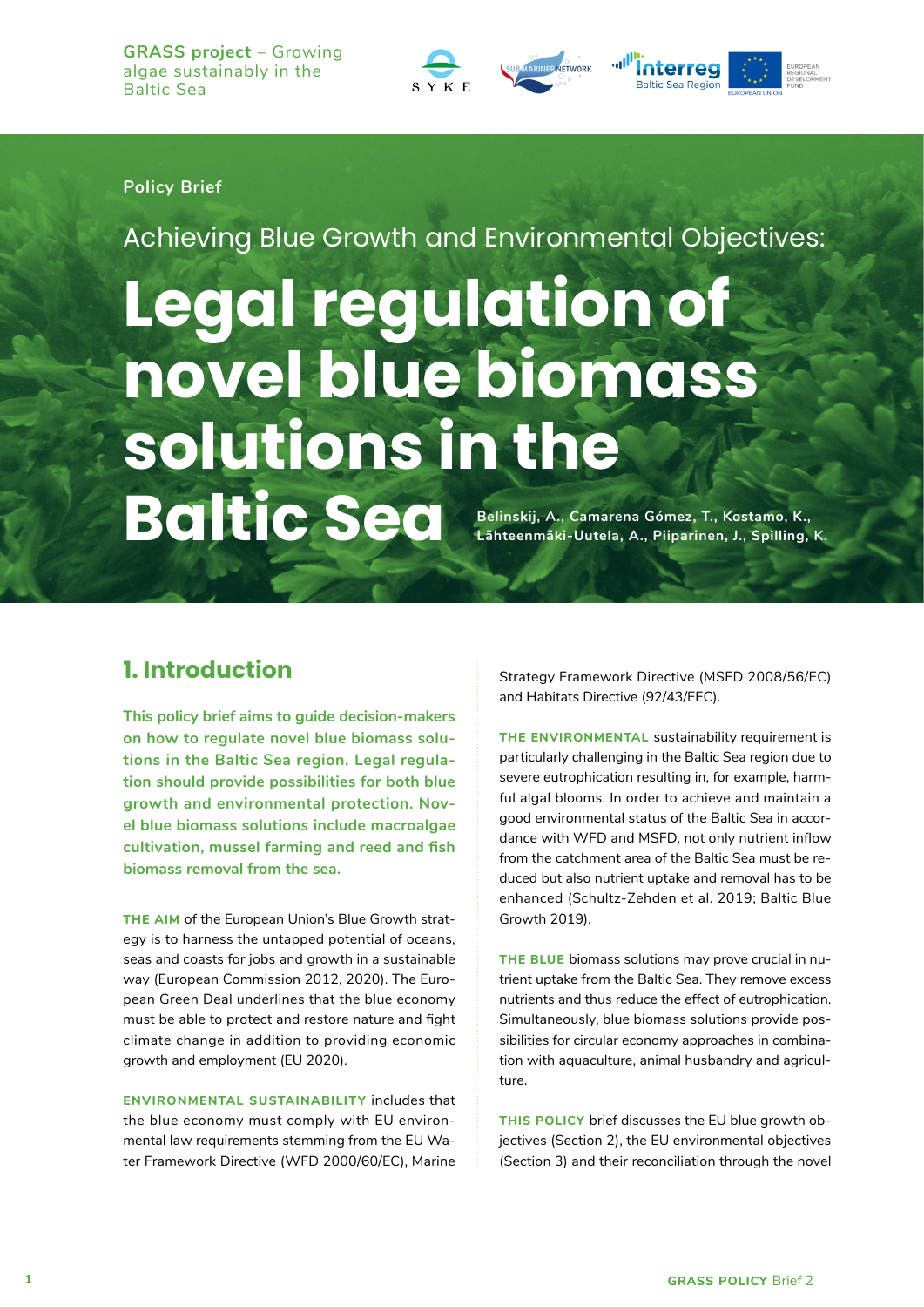blue biomass solutions in the Baltic Sea area (Section 4). In the end, the policy brief proposes guidelines for the regulatory reforms at national level to enhance the utilization of novel blue biomass solutions (Section 5).

# **2. Blue Growth Objectives**

**THE EU BLUE ECONOMY** includes all marine-based and marine-related activities such as shipping and shipbuilding, marine living resources, marine renewable energy, seafood processing, blue biotechnology and coastal and maritime tourism. Its relative contribution to the EU Member States economy in 2018 was 1.5 percent regarding the gross value added (GVA) and 2.2 percent regarding employment. (EU 2020).

**THE EU ESTIMATES** that the output of the global ocean economy is to more than double by 2030 (EU 2017). Seas, coasts and maritime sectors and regions can be drivers for the European economy (EU 2012).

**ONE OF THE ESTABLISHED SECTORS** of the blue economy is marine living resources such as fishing and fish aquaculture. Still, EU's self-sufficiency of fish and aquaculture products is only around 45 %, and aquaculture production has stagnated in EU in the recent decades (EU 2020).

**THE BLUE BIOECONOMY** is considered as one of the emerging blue economy sectors. It is defined as comprising of a group of marine organisms such as macroalgae and commercial biomass applications (EU 2020). Marine biomass sources have traditionally been used as food, feed and fertilisers, but new innovative applications are developing including high-value bioactive compounds (nutra and pharmaceuticals, cosmetics), biomaterials, biofuel production, and bio-mitigation services (EU 2020).

**TO ENHANCE BLUE GROWTH,** EU relies on market forces. Its target is to remove barriers preventing innovation and investment. According to the Commission, bureaucratic barriers for investment in aquaculture have already been significantly reduced by e.g. making administrative processes more efficient (EU 2017).

**IN THE BALTIC SEA REGION,** especially, the novel blue biomass solutions may be one of the keys for the reconciliation of blue growth and environmental sustainability targets. While fish aquaculture, for example, leads to nutrient input into the already eutro-

phicated sea, the novel blue biomass solutions can provide opportunities to uptake existing nutrients and thus offset or mitigate possible harmful impacts of human activities.

## **3. Environmental Objectives**

**IN THE BALTIC SEA REGION,** the environmental objectives of coastal water bodies and marine regions stem from the EU's Water Framework Directive (WFD), the Marine Strategy Framework Directive (MSFD) and the 1992 Convention on the Protection of the Marine Environment of the Baltic Sea Area (HELCOM). All these legal instruments aim to enhance the environmental status of the Baltic Sea.

**THE WFD'S** geographical scope of application covers freshwater (groundwater, lakes, rivers) and coastal waters (Art. 1). The Directive aims to prevent deterioration of and to achieve good status of water bodies. Currently, the overall ecological status of coastal waters in the Baltic Sea is below good. For example, in Finland, only 13 % of the area of the coastal waters is characterized as having a good ecological status (https://www.ymparisto.fi/pintavesientila). The MSFD protects marine waters further away from the coastline.

**TO REACH** the environmental objectives of the WFD and MSFD, the Member States need to produce and review river basin management plans and programmes of measures (Arts. 11, 13). In the 2015 Weser-judgment (C-461/13), the European Court of Justice stated that the environmental objectives are binding when new projects are authorised. Accordingly, 1) the Member States must – unless a derogation is granted – refuse authorization for an individual project that may cause a deterioration or jeopardise the attainment of good water status; and 2) there is deterioration as soon as the status of one of the quality elements of a water body decreases by one class.

**IN THE FIELD OF BLUE ECONOMY,** fish aquaculture increases the nutrient load of water bodies although its contribution to overall nutrient input of the Baltic Sea is small compared to nutrient runoff from land. This may increase the risk that good ecological status cannot be achieved and pose legal challenges in relation to reaching the environmental objectives (Soininen et al. 2019).

**THE MSFD** is applicable to all marine waters (Art. 2). Its aim is to achieve and maintain good environmen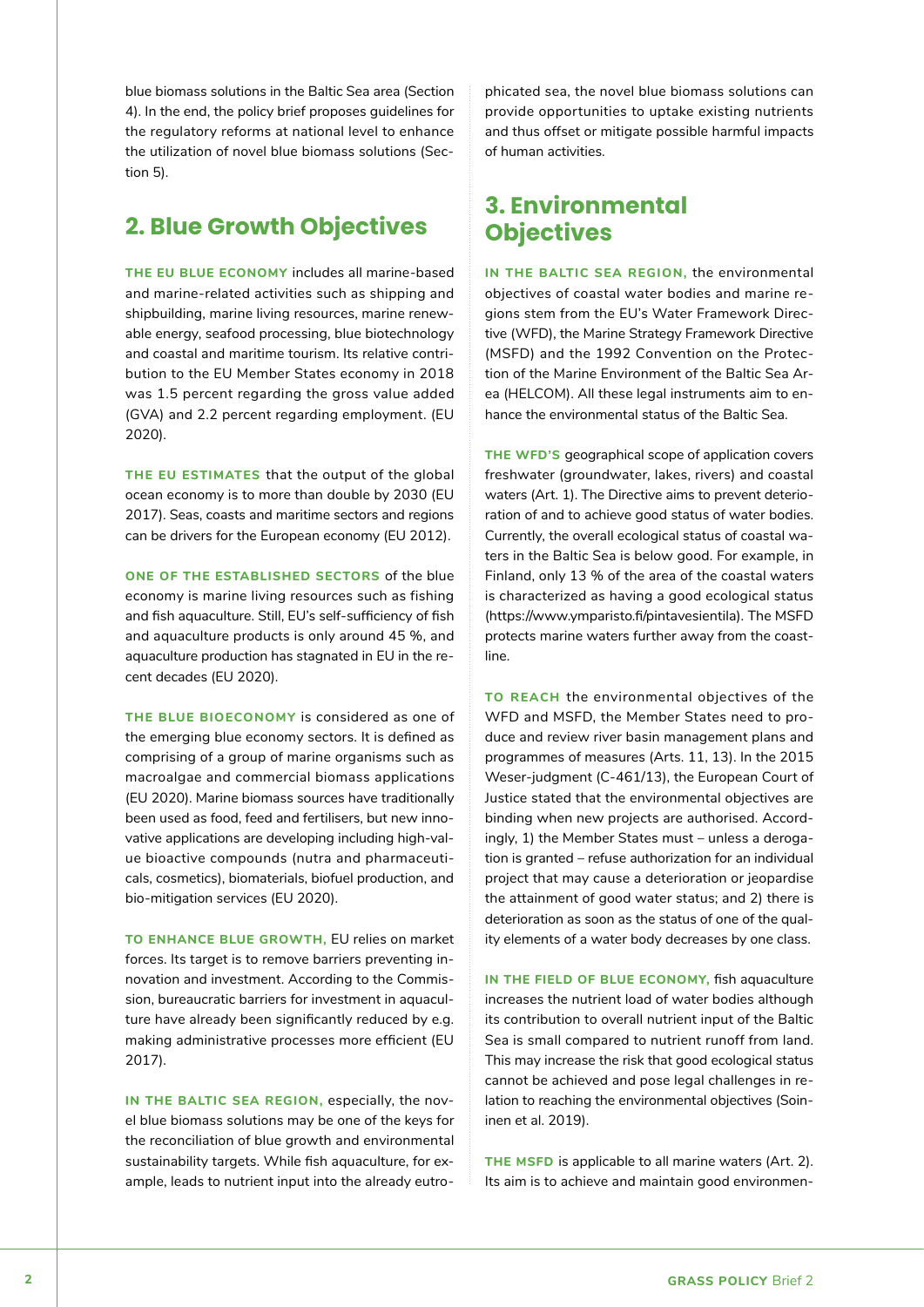tal status in the marine environment. For that purpose, the Member States must develop and implement marine strategies (Art. 1).

**ONE OF THE QUALITY** descriptors for determining good environmental status for marine environment is human-induced eutrophication (Annex I). The effects of eutrophication on the ecosystems of the Baltic Sea are broad (Kostamo et al. 2020). Policies regulating maritime activities and the MSFD must be strongly interlinked to reach the Green Deal objectives (EU 2020).

**THE GOOD** environmental status requirement of the MSFD is applied in large sea areas. While individual activities such as fish farms may have a relatively small impact within that area, multiple activities may cause cumulative environmental impacts and thus prevent achieving the good environmental status. The requirements of the MSFD especially when combined with the requirements of the WFD, may affect the permissibility of fish farming activities (EU 2016).

**THE MEMBER** States must consider the whole marine regions such as the Baltic Sea when they implement the obligations of the MSFD (Art. 4). Nutrient reduction is also one the key aspects of the 1992 Convention on the Protection of the Marine Environment of the Baltic Sea Area and the 2007 Baltic Sea Action Plan (BSAP). The target of the BSAP is that the Baltic Sea is unaffected by eutrophication and reaches good environmental status by 2021. The BSAP includes a nutrient reduction scheme that guides Baltic Sea countries to substantially reduce nitrogen and phosphorus inputs from land and air (see Schultz-Zehden et al. 2019).

**TO SUM UP,** the WFD, MSFD and BSAP all require countries to reduce eutrophication of the Baltic Sea. To achieve that, it is important not only to reduce nutrient inflow but also develop nutrient uptake and removal as a mitigation strategy. Thus, the WFD, MSFD and BSAP allow and even support blue biomass solutions as far as they contribute to the achievement of the environmental objectives (see Schultz-Zehden et al. 2019).

# **4. Novel blue biomass solutions reconciling blue growth with environmental objectives**

**BLUE BIOMASS** solutions may prove to be important for sustainable blue growth in the Baltic Sea in three ways. First, they improve the environmental status of marine areas by removing excess nutrients from the sea (EU 2020). Second, they can offset increased nutrient loading resulting from other blue economy activities such as fish aquaculture. Third, mussel and macroalgae biomass can be used for fish feed and for other purposes that reduce environmental pressures on wild stocks (Przedrzymirska et al. 2019).

**ACTIVE MEASURES** to remove nutrients from the Baltic Sea are crucial for the realization of its recovery in the foreseeable future due to the internal load of the sea (Submariner 2019, Schultz-Zehden et al. 2019; Przedrzymirska et al. 2019). On a local scale, already a small reduction of excess nutrients often has positive impacts (Suutari et al. 2016).

**THUS, IN ADDITION** to being considered as economic activities, the blue biomass solutions can be considered as environmental measures that further the achievement of the environmental objectives of the Water Framework Directive, Marine Strategy Framework Directive and Baltic Sea Action Plan (see Submariner 2019).

**CURRENTLY, MUSSEL** farming is the most researched biomass solution for extracting nutrients from water (Schultz-Zehden et al. 2019). However, macroalgal cultivation also has a lot of potential in many subregions of the Baltic Sea (Kotta et al. 2020), with ongoing pilot projects in many Baltic Sea countries.

**IN NUMERIC terms, the nutrient removal potential of the blue biomass solutions is as follows (see Kostamo et al. 2020):**

- **ANNUAL FILAMENTOUS ALGAE** 2,2-3 g/kg in dry weight (DW) particulate organic phosphorus (POP) and 23-42 g/kg particulate organic nitrogen (PON)
- **BLUE MUSSELS** 2,3 g/kg DW POP and 18 g/kg PON
- **FISH** 2-7 g/kg POP and 22-24 g/kg DW PON.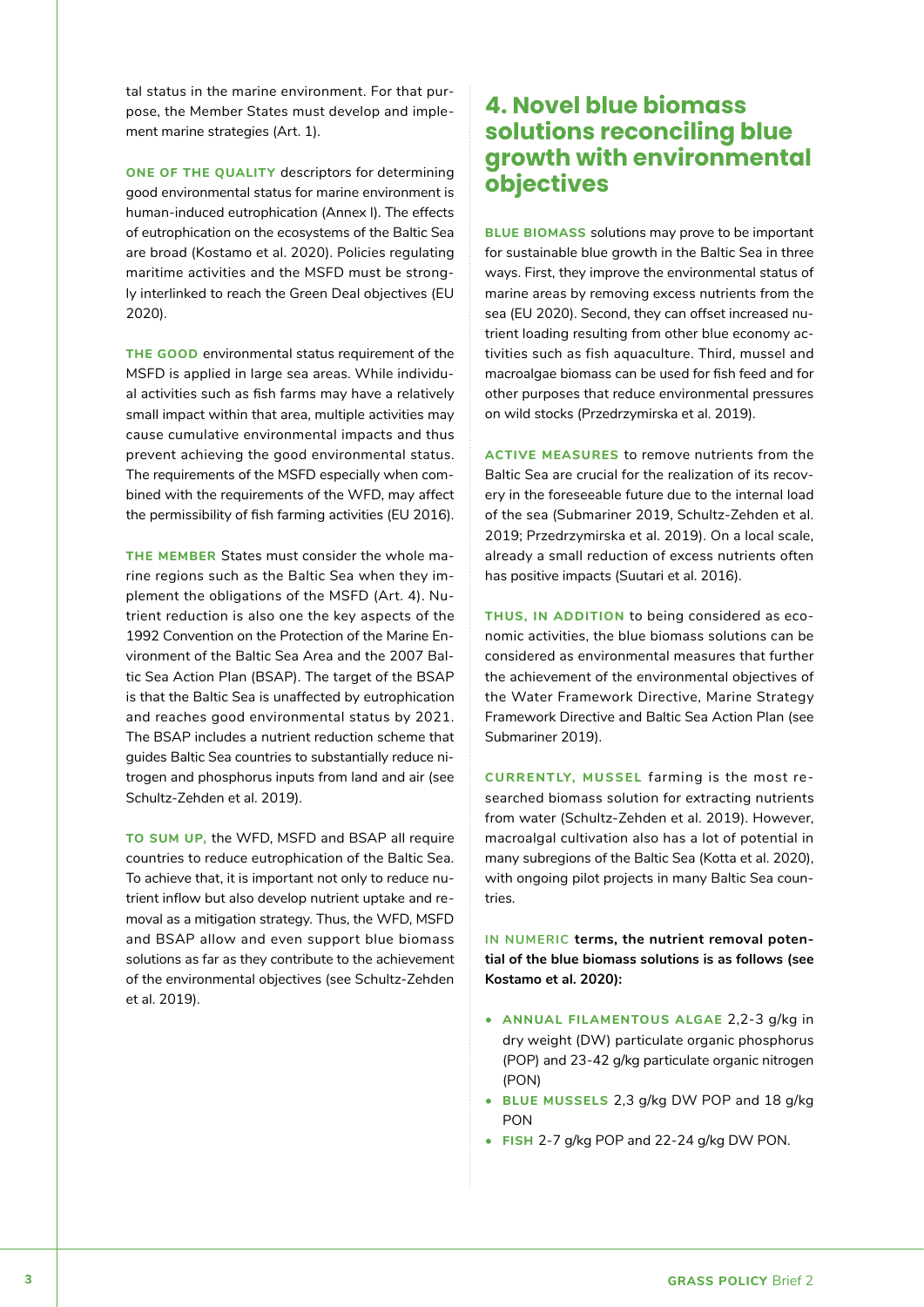**NEVERTHELESS, ONE** must note that not all the interactions between novel blue biomass solutions and the environment are positive. These biomass solutions may cause some emissions and have negative local impacts. For example, large-scale macroalgal cultivation may cause ecosystem changes and mussel farming degradation of living organisms on the local sea floor (Campbell et al. 2019; Przedrzymirska et al. 2019). Therefore, a large-scale assessment concerning all the blue biomass sectors is needed to assess fully their socio-economic and environmental impacts.

**CONSIDERING THE** reconciliation of blue growth and the environmental objectives in the Baltic Sea, the relationship between fish aquaculture and the novel blue biomass solutions provides a concrete example. The fish aquaculture, both open-net rearing units and recirculating systems, causes nutrient inflow to the sea. Therefore, it is uncertain whether any new or continued permits can be granted for fish aquaculture in areas that have not achieved the environmental objectives of WFD and MSFD (see Soininen et al. 2019). To allow permitting, EU Member States may consider different means, such as the biomass solutions, to remove nutrients from the sea (EU 2017).

## **5. National policy measures needed**

**MARINE AND COASTAL AGUACULTURE** in the Baltic Sea comprises of fish farms, mussel farms and algae cultivation. Fish farms are operated on a commercial basis, while mussel farms and algae cultivation, which are two of the novel blue biomass solutions, are currently (2021) mostly pilot-scale research projects (Przedrzymirska et al. 2019).

**ACCORDING TO THE EU,** the blue bioeconomy faces many challenges and constraints. Two of these are the complexity of the regulatory and administrative procedures and the lack of reward schemes for the provision of environmental services to the marine ecosystems (EU 2020).

**THE WATER FRAMEWORK DIRECTIVE,** Marine Strategy Framework Directive and Baltic Sea Action Plan all support novel blue biomass solutions that enhance the achievement of the good environmental status of the Baltic Sea. However, they also leave a lot of discretion for States to regulate the biomass solutions and to reconcile them with the blue growth

objectives (see Schultz-Zehden et al. 2019).

**AT THE NATIONAL LEVEL,** the advancement of the novel blue biomass solutions requires different types of policy measures. On the one hand, a lot can be done based on current legal regulation. On the other hand, also legislative changes may be needed.

### **1. Promote novel blue biomass solutions through maritime spatial planning**

**ONE OF THE BOTTLENECKS** of the novel blue biomass solutions is the integration of the different uses of marine areas. Macroalgae cultivation, for example, may require large marine areas of operation and must be integrated with nature conservation areas and other activities such as shipping, fisheries, wind power production, recreational uses and national defense. Some of these uses, e.g. offshore wind energy, may be combined with blue biomass solutions (see Przedrzymirska et al. 2019). Furthermore, space on land is needed for the storage and processing of wet algal material.

**ONE OF THE POLICY TOOLS** to enhance macroalgae and other novel biomass solutions at sea is maritime spatial planning. The main objective of the EU Maritime Spatial Planning Directive (2014/89/EU) is to promote sustainable development and growth in the maritime sector (Art. 5). To achieve this, maritime spatial plans should be able to reduce conflicts between sectors and create synergies and balance the development of a wide range of maritime activities (EU 2016). Maritime spatial planning process can specifically address the novel blue biomass solutions. In addition, regional and local level planning is needed to enable the storage and processing of blue biomasses.

#### **2. Plan how to manage nutrient balances**

**THE NOVEL BLUE BIOMASS** solutions could benefit from a mass balance approach to evaluate the nitrogen and phosphorus pools at the Baltic Sea level and the national level. In the framework of the Baltic Sea Action Plan, states could consider how to allocate their nutrient targets between different activities and how the novel blue biomass solutions may support synergies between sectors or offset emissions from other activities by removing nutrients from the sea.

**THE BLUE BIOMASS SOLUTIONS** can also be included in the water management plans and marine strategies. In this way, countries may plan in more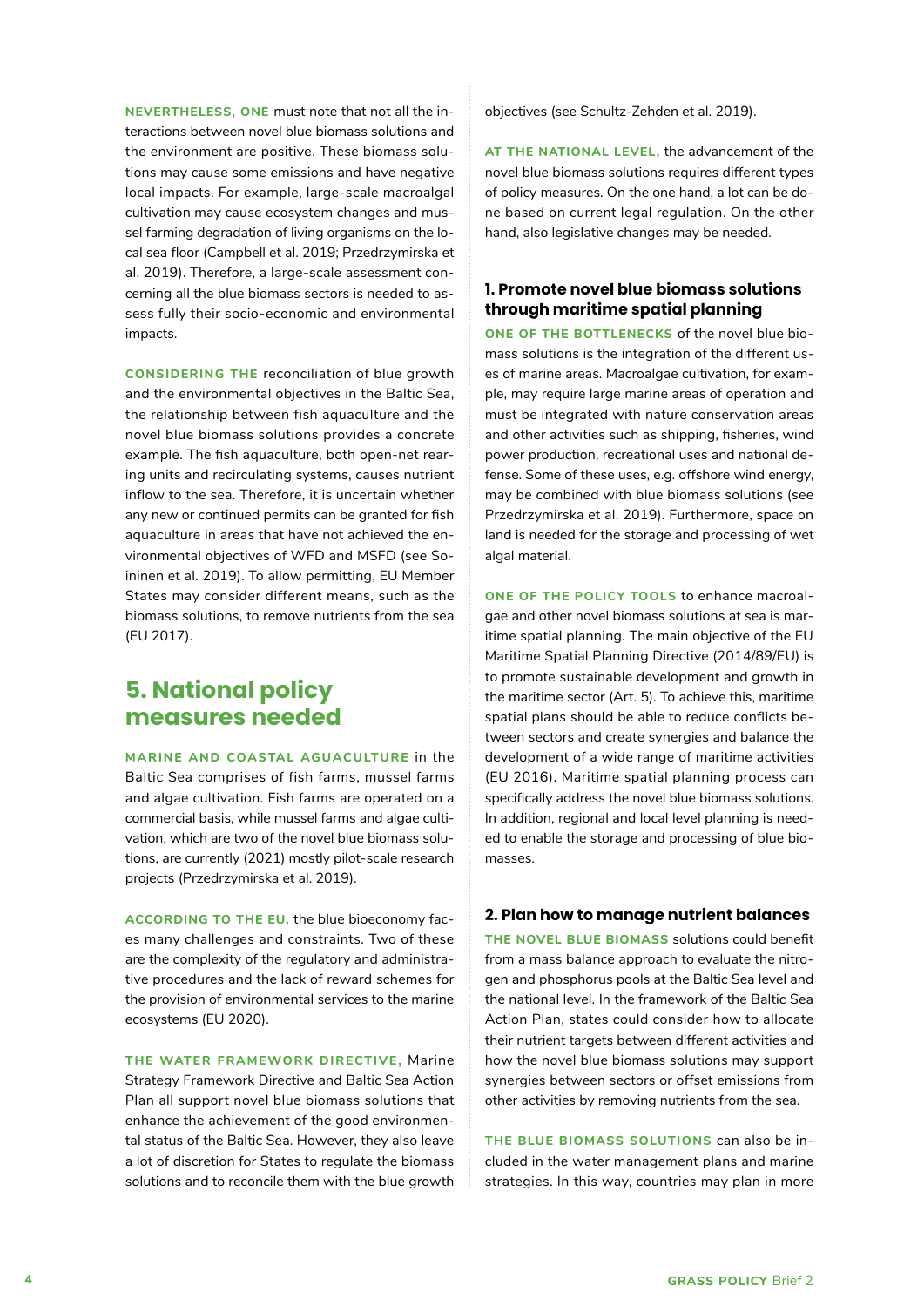detail how they can use these solutions as environmental measures to offset nutrient loading resulting from different sea- and land-based activities.

**TO MITIGATE** eutrophication stemming from the fish aquaculture, States may consider applying nutrient-neutral schemes and other means to remove nutrients from the sea (EU 2017). National and international nutrient trading schemes and co-location solutions could be enhanced. They could include the development of integrated multitrophic aquaculture systems where fish farms are combined with nutrient extracting species such as macroalgae or shellfish to provide environment remediation in the form of the bio-mitigation of harmful impacts (see EU 2016; Przedrzymirska et al. 2019).

#### **3. Recognise blue biomass solutions as environmental measures**

**THE NOVEL BLUE BIOMASS SOLUTION**s should be officially recognised as a nutrient mitigation tool. This could provide incentives to support these solutions and their use as nutrient offsetting/compensation measures in relation to economic activities (see Submariner 2019). However, at the same time the environmental impacts of the novel blue biomass solutions such as large-scale macroalgal cultivation must be monitored, since they may disturb marine ecosystems (Suutari et al. 2016). An extensive assessment on their total environmental and socio-economic footprint should be conducted.

**ECONOMIC INCENTIVES** are needed to develop infrastructure for the blue biomass solutions (see Suutari et al. 2016). There could be payments for the ecosystem services they provide. While different public funding schemes are available for the purpose, payment schemes could also be based on markets for ecosystem services either under the polluter pays or beneficiaries pay principle (Schultz-Zehden et al. 2019).

#### **4. Make permitting work**

**PUBLIC AUTHORISATION** relates to novel blue biomass solutions in two ways. First, these solutions usually require a permit due to their need of marine operation area. Second, they can be supported as environmental measures through the permitting of other activities such as fish aquaculture.

**TO MAKE THE PERMITTING** of the blue biomass solutions work, first, these solutions should be inte-

grated with other activities in planning instruments. Maritime spatial planning as well as the water management plans and marine strategies provide a platform for the permitting process to locate and permit the blue biomass activities and, in general, to reconcile them with other uses of marine environment. Second, the largely positive environmental impacts of the blue biomass solutions should guide the permitting process and required environmental assessments.

**THE LACK OF UNDERSTANDING** of the environmental impacts of novel biomass solutions (e.g. mussels and seaweed farming) may cause lengthy licensing processes. Public and private sectors should work together to improve the gap of knowledge of novel biomass and provide sufficient information, such as recommendations and guidelines, to the authorities.

**WHEN PERMITTING** fish aquaculture or other activities causing nutrient loading to the sea, blue biomass solutions should be considered as environmental measures that may mitigate or offset their impacts. States could develop payments for the ecosystem services that blue biomass activities provide (a trading system) and consider the cumulative impacts of different activities (EU 2016; Belinskij et al. 2018).